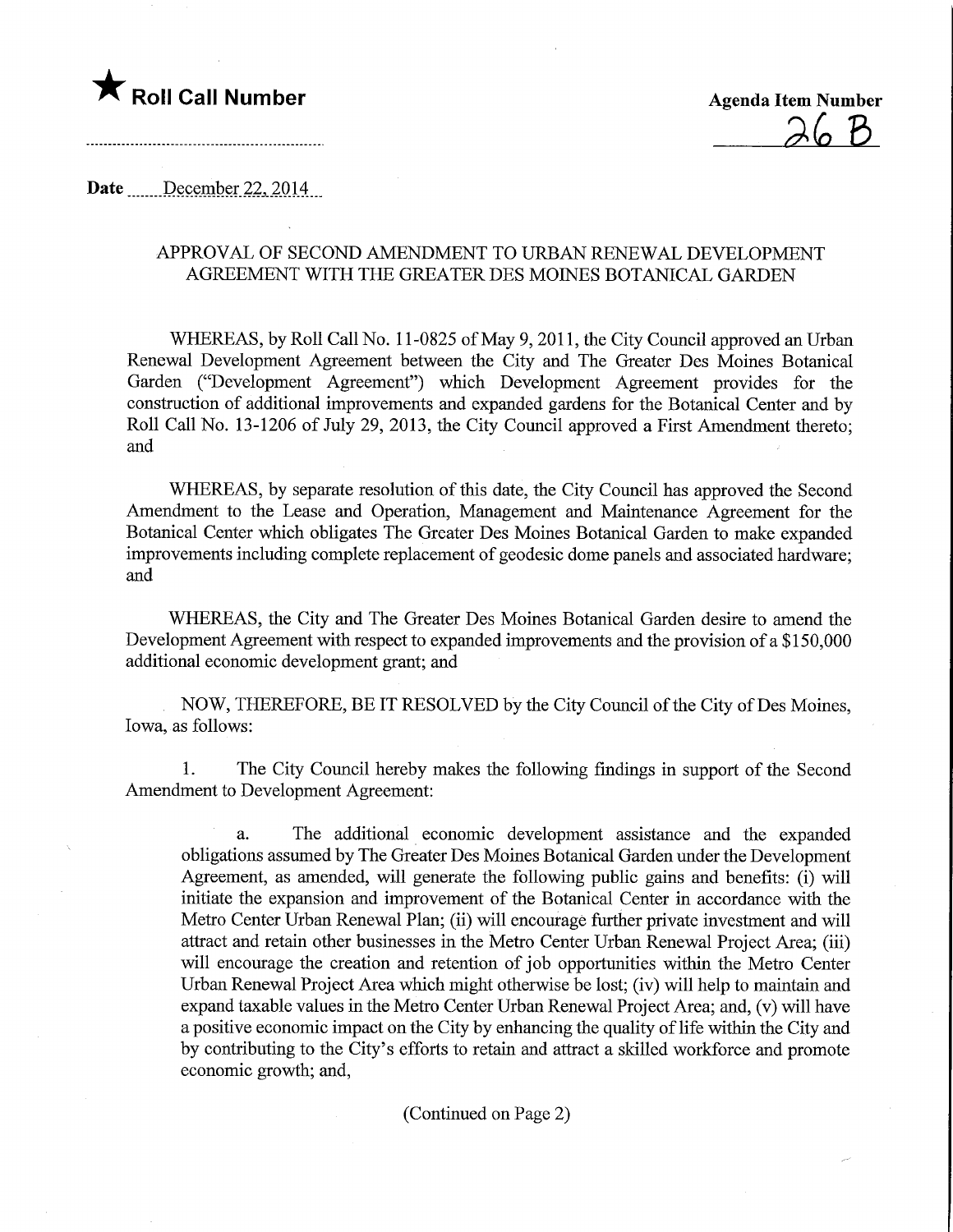

 $\mathcal{D}$ 

Date December 22, 2014

-2-

b. The provision of additional economic development assistance is necessary to enable the expanded improvements and enhanced operation, management and maintenance of the Botanical Center in accordance with the terms of the Lease, as amended, and the Development Agreement, as amended, and such assistance will generate public gains and benefits for urban renewal and economic development which gains and benefits are warranted in comparison with the amount of such assistance; and,

c. The expanded improvements, and enhanced operation, management and maintenance to the Botanical Center pursuant to the Lease, as amended, and the Development Agreement, as amended, the intangible interest the City will retain through the actions of The Greater Des Moines Botanical Garden in furtherance of the Urban Renewal Plan and the fulfillment generally of the Development Agreement, as amended, are in the vital and best interests of City and the health, safety, morals, and welfare of its residents, and in accord with the public purposes and provisions of the applicable state and local laws and requirements under which the Metro Center Urban Renewal Project has been undertaken, and warrant the provision of the additional economic assistance set forth in the Development Agreement, as amended.

2. The Second Amendment to the Urban Renewal Development Agreement between the City and The Greater Des Moines Botanical Garden, on file in the Office of the City Clerk, is hereby approved and the Mayor is authorized and directed to sign the Second Amendment on behalf of the City and the City Clerk is hereby authorized and directed to attest to the Mayor's signature and affix the seal of the City.

3. Upon satisfaction of the conditions for payment of the \$150,000 additional economic development grant pursuant to Article I of the Development Agreement, as amended, and confirmation of the same by the City Manager and the Legal Department, the Finance Department is hereby authorized and directed to advance such additional grant to The Greater Des Moines Botanical Garden in accordance with the terms of the Development Agreement, as amended.

(Continued on Page 3)